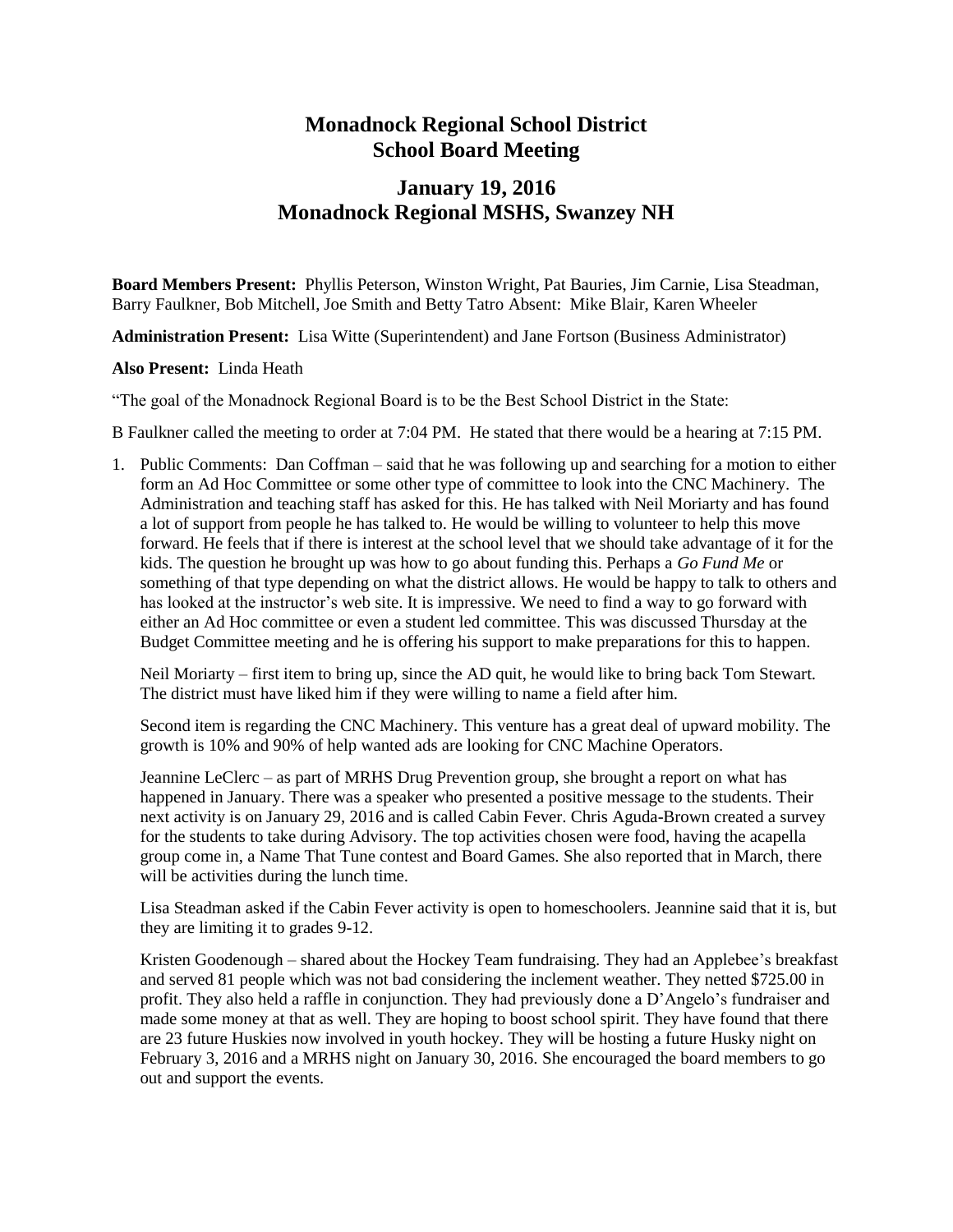2. 7:15 PM - B Faulkner called the Public Hearing to order. He announced that the hearing would be regarding Policy EEAA and that all would have the opportunity to have comments. He asked Superintendent Witte to explain the changes. She stated that there is an existing policy and that there have been legal changes required. It deals with the use of video and recording devices in the classrooms. There has to be a board hearing. The new laws don't prohibit video and recording, there just has to be written permission from the parents. The policy is being revised to include a specific mention relating to the classroom.

B Faulkner asked if anyone would like to speak.

L Steadman spoke as a member of the public. She is concerned that when the legislature made these changes that they didn't consider whether it would affect special needs students who have an IEP in place. She feels strongly that something to protect them should be in there.

P Bauries asked for clarification regarding what was stricken and what was kept. She asked what is mandated.

Superintendent Witte said that in the first paragraph by changing it to video and/or audio recording devices… that this broadens the definition of recording. The second thing she explained was that in striking some of the language, it is making it cleaner. Thirdly, in taking the word classroom out of all of the paragraphs except for one specifically, this is what the law requires. Fourthly, there has to be a paragraph independent of the others speaking specifically of the classroom. And lastly, the paragraph labeled custody of videos, is relative to storage.

P Bauries asked if these are recommendations or mandates.

Superintendent Witte referred to the Policy References and stated that RSA 189:68 Student Privacy is where the new language is from.

Neil Moriarty spoke up to say that the word buses is struck out at the top of the policy and wanted to know if this would be put back in as it seem that a lot of the problems come from the buses.

Superintendent Witte said that there is a separate bus policy.

B Tatro asked if this only applies to surveillance or are book reports and presentations also included?

Superintendent Witte said that both apply. Anything related to recording requires permission from the parents. It has been recommended that this be included in the beginning of school information as other districts have done this.

B Mitchell asked if there were any implications for recording on a cell phone.

Superintendent Witte said that no recording should be done without permission first.

B Faulkner closed the hearing at 7:26 PM.

3. Approval of the January 5, 2016 minutes. MOTION: P Peterson MOVED to approve the January 5, 2016 Minutes SECOND: Joe Smith Discussion: Superintendent Witte shared that Principal Kalloger said that the minutes stated that she "personally signed all of the senior's report cards." What she actually said was that "she reviewed and personally signed/made comments on many of the senior's progress reports." Also, she said that "last year,  $4<sup>th</sup>$  quarter, she was chasing incompletes from  $1<sup>st</sup>$ quarter. This year at the end of the  $1<sup>st</sup>$  quarter, we had no incomplete grades." VOTE: 6.766/1.121/2.325/1.878 Motion Passes

MOTION: P Peterson MOVED to approve the Non-Public Minutes 11:38 PM SECOND: Scott Peters Discussion: None VOTE: 11.122/0/0/1.878 Motion Passes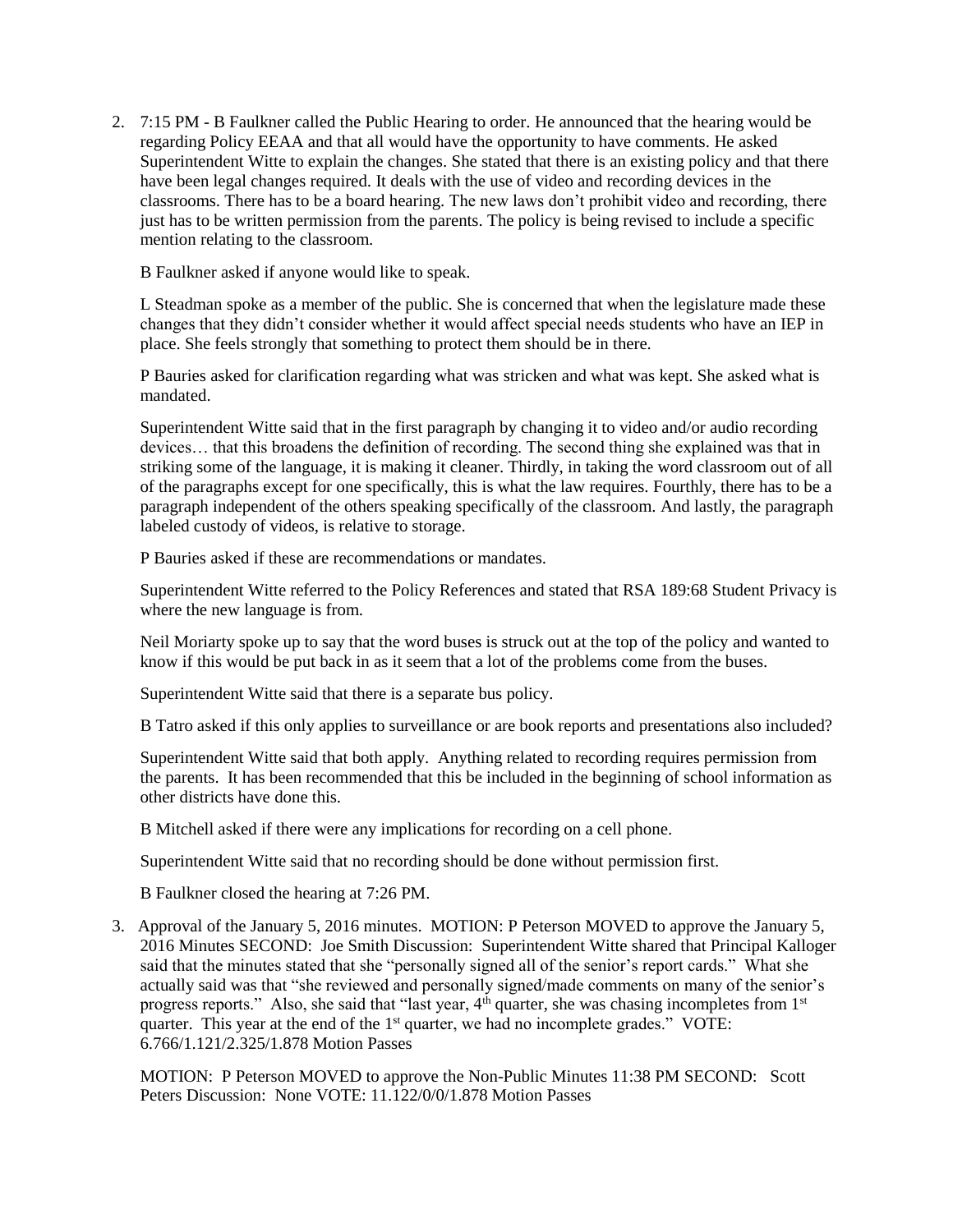MOTION: P Peterson MOVED to approve the Non-Public Minutes 11:48 PM SECOND: Joe Smith Discussion: None VOTE: 11.122/0/0/ 1.878 Motion Passes

W Wright brought up the fact that several of the Negotiations Committee arrived late to the meeting on January 5, 2016. He feels that they should have been listed as absent until they arrived.

B Faulkner said that the purpose is to say who was there at the time, so he feels it is okay.

W Wright said that he feels that it was like being counted as being present.

B Faulkner said that next time there should be a point made to note when people arrive and leave.

4. Student Government Report – There is none.

## 5. Superintendent Report

Superintendent Witte asked J Fortson the Business Administrator's report first.

J Fortson reported that she had the Warrant Article and that she needed them signed. She also reported that she would be having the Budget Committee sign the MS27 and MSDS in the next couple of days.

She also brought forward a request from Nutrition Services. She brought it directly to the Board because Thomas Walsh has been trying to get it to the Finance Committee, but their meetings have been cancelled. Rather than risk missing out on the opportunity, she presented the following:

Nutrition Services is presently using a 2003 Windstar owned by the district. It is beginning to have corrosion issues and being that the Nutrition Services delivers 90% of the food and supplies to Cutler, Emerson, Troy and Gilsum, feels it needs to be replaced. He has found a 2008 Dodge Caravan and is asking for the board to approve spending up to \$6,000.00 to purchase that vehicle.

B Faulkner asked for a motion to suspend the rules to allow this to be brought up. MOTION: B Tatro MOVED to allow this to be brought before the board SECOND: P Peterson Discussion: None VOTE: 11.122/0/0/1.878 Motion Passes

B Faulkner asked for a motion to purchase the van spending up to \$6,000.00 for it. MOTION: J Carnie MOVED to allow the purchase up to \$6,000.00 for a Nutrition Services Van SECOND: P Peterson Discussion: None VOTE: 11.122/0/0/1.878 Motion Passes.

J Fortson thanked the board on behalf of T Walsh, Nutrition Services Director.

Superintendent Witte gave her report. he questioned if the minutes from November 3, 2015 had been approved. She just wanted to make sure.

She reported that good things are happening at the high school. Teachers are receiving compliments and positive feedback from the students and parents.

Gilsum School has begun a partnership with River Valley Community College.

Mt Caesar Elementary had a training for the K/1 teachers and will soon be having one for the Grade 2 teachers.

Cutler Elementary held their Spelling Bee today. She didn't know who the winner was.

Emerson held their Spelling Bee last week. She is holding off on announcing the winner until she has them all.

Troy Elementary will be holding a National Reading night. They will be having a special guest, but the Superintendent cannot divulge who it is.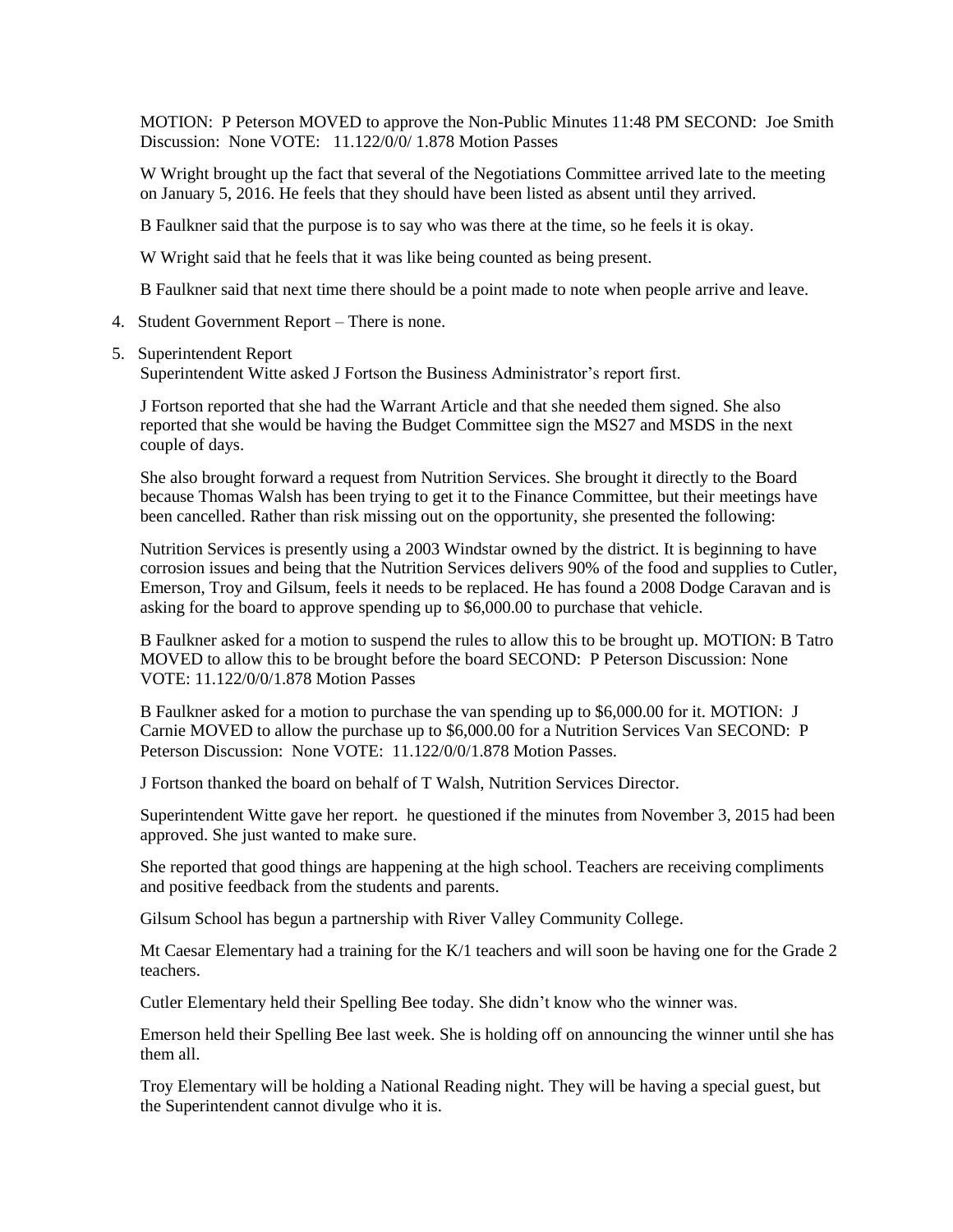She distributed the Fund Raising Calendar for January and February. She reported the following:

- Destination Imagination will hold a 50/50 raffle. Tickets will be on sale through January 21, 2016.
- Special Olympics team will be selling Penguin Plunge Icons January  $18 22$  at lunch time.
- National Junior Honor Society will be hosting a dance on February 12, 2016.
- MRHS Pawprint will be doing a Yankee Candle Fundraiser January 25 February 9, 2016.

Superintendent Witte shared that there would be one overnight field trip coming up for the Key Club. They would like to go to the  $67<sup>th</sup>$  Annual Key Club Conference in Springfield, MA on April  $8 -$ April 10, 2016. There would be  $10 - 12$  students attending.

MOTION: P Peterson MOVED to approve the overnight field trip for the Key Club SECOND: N Mosher Discussion: None VOTE: 11.122/0/0/1.878 Motion Passes

B Tatro asked who will chaperone this trip.

Superintendent Witte answered that Bethany Maynard who is the advisor will chaperone.

6. Board Chair Report – B Faulkner reported that he has been in contact with Bill Hutwelker regarding the Deliberative session. He would like to change things around and use the stage to have something projected on. The board will sit on the same level as the audience and will share the same microphone when wishing to speak. He is asking the board to follow the rules that he sets up as Moderator.

P Bauries asked to speak regarding the agenda (for January 5, 2016) that was posted for the Board to review their goals and what took place was what she considers to be the "District State of the Union" She emailed the board chair asking that the members of the Negotiations Committee be given copies from Cheshire TV. She just read that Superintended Witte said that it was on the website, but she hasn't seen it. She would have like a response to her email.

B Faulkner stated that he thought she was referring to the slides and didn't realize that she wanted the whole presentation.

Superintendent Witte said that she did email all of the slides to the board, but as of yet, it is not on the website.

B Faulkner said that it would be discussed under Old Business.

## **7. Committee Reports:**

**Budget Committee:** B Mitchell shared that the Budget Committee held their Public Hearing on January 14, 2016. They followed the Public hearing with a meeting and set the Default Budget at \$31,945,801. The Budget Committee approved a Budget of \$31,820,000. This compares to the budget the Board proposed which is \$32,153,000. The Budget committee's budget is a little over \$300,000 less than the Board's. The Budget Committee chose not to support hiring an SRO and they do not support the MDEA Teacher's Contract.

**Community Relations:** S Peters said that they met this evening just before the board meeting. They developed a draft of the warrant articles in plain English to describe what they are saying to the voters. They are on his computer and he asked the chair's advice regarding whether to flash them on a screen or print them.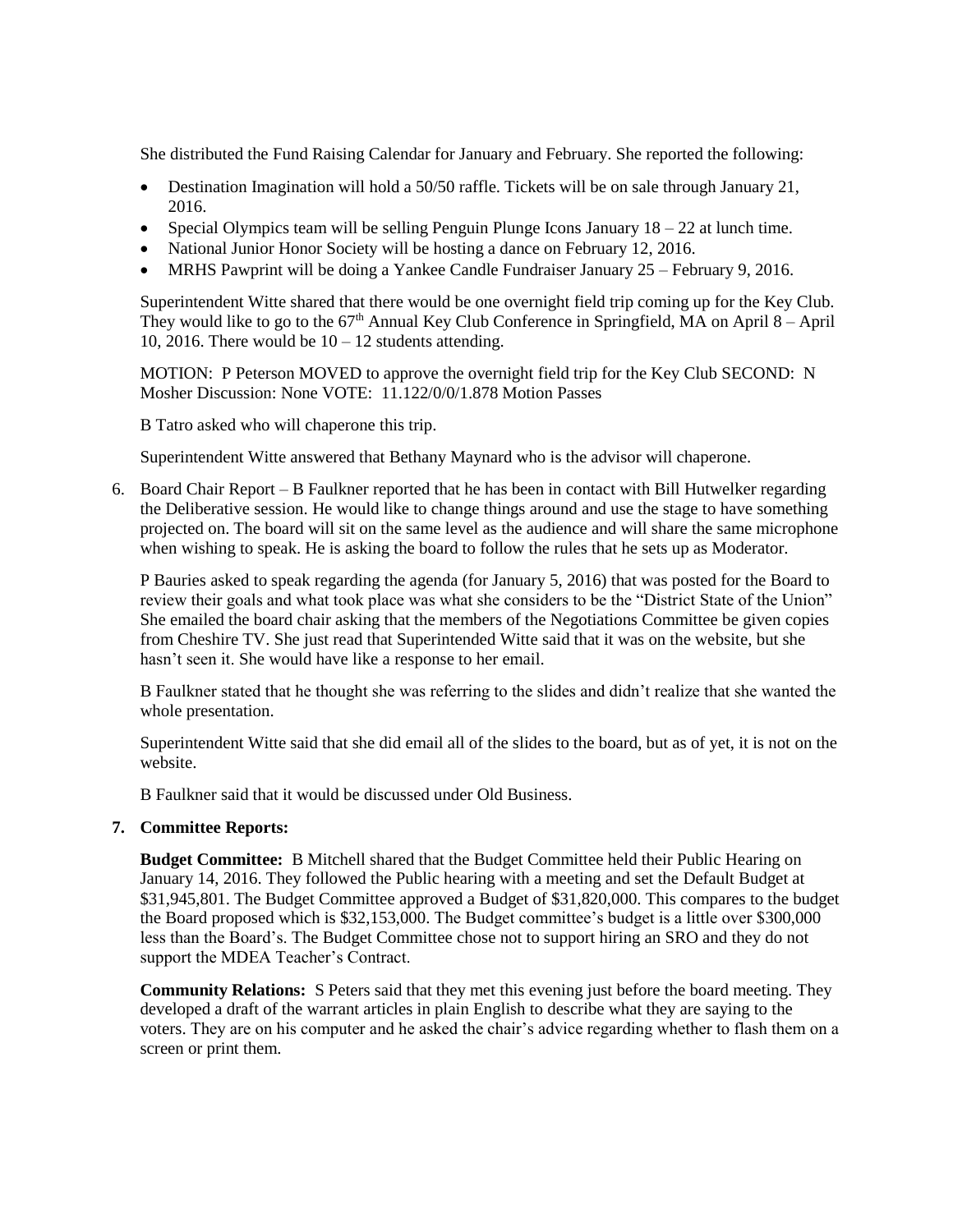B Faulkner suggest that this be revisited later as it will take time to do either. He did feel that having them printed, would be easier. Scott will email them to Principal Salzmann who will print them off for us. We will come back to this. (Scott stepped out of the meeting for a few moments.)

**Education Committee:** P Bauries shared that there was a great presentation given by Principal Kalloger and the Division Leaders. Also in attendance were Assistant Principal Schafer, Assistant Principal Spencer and Dr. Carey. The group explained the needs of the students and how appropriate placement will meet the needs when they can be focused on them. It is not that the classes will be different but that they will be placed according to ability to grasp the concepts in order to meet competency.

Assistant Principal Spencer wants to have a ninth grade academy to help acclimate students to high school life.

There won't be longer classes or additional staff needed. Principal Kalloger has been working all year long on this. Intervention will be done during Advisory and there will be Vacation Academy for those in need or those who are falling behind.

Dr. Carey reported to the committee that a new Math curriculum has been chosen. It is *Envisions* and there is a six year commitment. We are doing away with Every Day Math. The committee would like to present to the Budget Committee the need for an additional \$50,000 as the cost is \$150,000. The Superintendent and Business Manager have come up with about \$80,000 of it. Pat can't imagine that the Budget Committee would be opposed to this as this is our business – education.

The committee feels that the Superintendent should be allowed to purchase the six year program which includes consumables. There is a support team and it supports the *Program of Studies*.

The Education Committee would like to have the School Board not only approve the *Program of Studies*, but also the expenditure of the Math program.

P Bauries made motion to approve the *Program of Studies*. P Peterson seconded the motion.

B Mitchell shared that the Principals emphasized the nature of the *Program of Studies*. This is not permanent stacking of Math and English – they are not tied at the hip.

N Mosher said that he is in favor of having multiple tracks, but he is very concerned if they cover less material, it could create serious problems as the student's age. He feels if it is going to take longer, then the class time should be longer.

P Peterson reported that the Division Leaders were so passionate about this. She heard repeatedly about the relationship with the students. This will give depth to those who can handle it. They will use the Power Standards. They feel that they will be able to get all students through, but at their level. It was refreshing.

L Steadman asked about page 35 in the *Program of Studies*. She wanted to know what graphic the state is. "We live in New Hampshire and that is not New Hampshire". She then asked if it came up regarding students who would need more support.

P Bauries said that students who need intervention will be taught the same curriculum but not as in depth as someone pursuing a math degree in college. The next Education Committee meeting will be January 26, 2016 at 6:30 PM.

J Smith stated that the *Program of Studies* will need some editing.

B Faulkner said that he thought they were voting on the program not the words.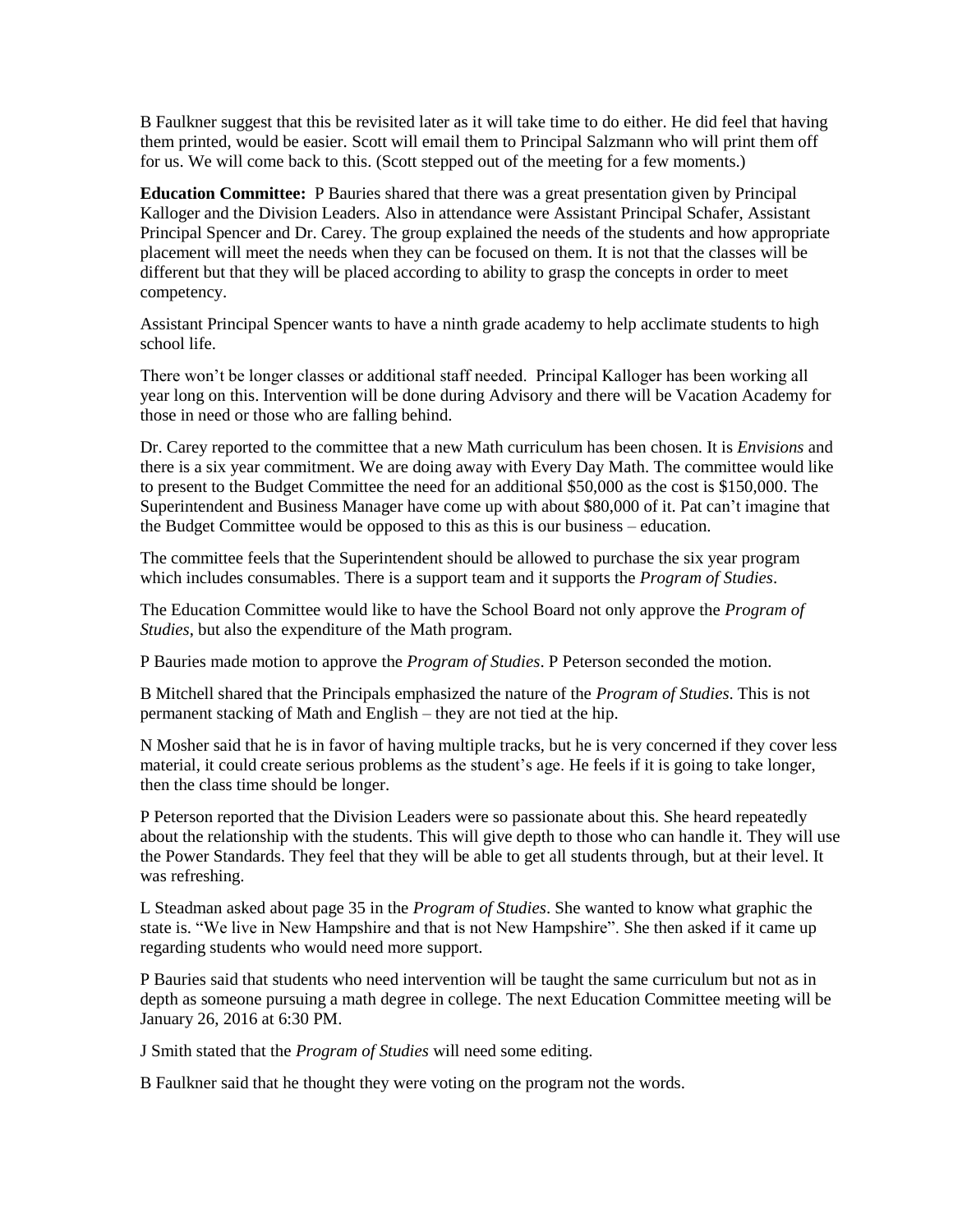W Wright asked if there was any more money needed.

B Mitchell shared that he highly supports this. There was such enthusiasm. It is all about the students.

B Tatro explained to Winston that the money (\$50,000) was for the Math program not the *Program of Studies*.

L Steadman clarified that the *Program of Studies* affects grades 9-12 and the Math program grades K-8. S Peters stepped out of the room.

MOTION: P Bauries MOVED to approve the *Program of Studies* SECOND: P Peterson Discussion: None VOTE: 9.91/.214/0/2.876

**Technology Committee:** S Peters re-entered the room. S Peters said that they met once with Neal Richardson. They are focusing on the security of the technology. There are standing agenda items, but they are prioritizing and taking the top five first.

**Community Relations:** S Peters distributed the plain English copies of the Warrant Articles. Scott read through them.

L Steadman asked if it should refer to petitions or petition articles.

J Fortson said that there would be no petitions as the deadline has passed.

S Peters said he would delete that reference.

Starting with Article 1 - This wording was fine.

Article  $II$  – Joe Smith would like it clarified that upgrades will be done during the summer. Jane Fortson said that it should say appropriated funds. Nick Mosher asked if this had been revised already. Scott Peters said that was the warrant not the plain English. Joe Smith said it is still not clear. People will ask what upgrades as nothing has been done. It will begin in the summer of 2016. Nick Mosher said it is confusing because asbestos is mentioned. It was clarified that the windows contain asbestos.

The wording will be as follows: "New energy-efficient windows will be installed to address the asbestos problem." And then later it will be worded as follows: "Last year's warrant raised funds to upgrade one wing of the building beginning in the summer of 2016 and this year's warrant will raise funds to upgrade another wing of the building beginning in the summer of 2017."

Article III – This wording was fine.

Article IV – The only change was to make it  $21<sup>st</sup>$  Century.

Article  $V$  – The only change to this article was instead of next year, it should be this year.

Article VI – Change it to read as follows in the third sentence: "This article would move money out of the 1975 fund into the 2009 fund."

Article VII – This wording was fine.

Article VIII – Change the wording so the article reads as follows: "This article asks the voters to add a new part-time role. A School Resource Officer (SRO) would be a Swanzey Police Officer paid by the district to work at the Middle/High School, whereas a School Safety Officer (SSO) is a current employee of the district who serves all district towns. Only an SRO may carry a weapon and make arrests.

B Faulkner asked for a motion to accept Articles 1-7.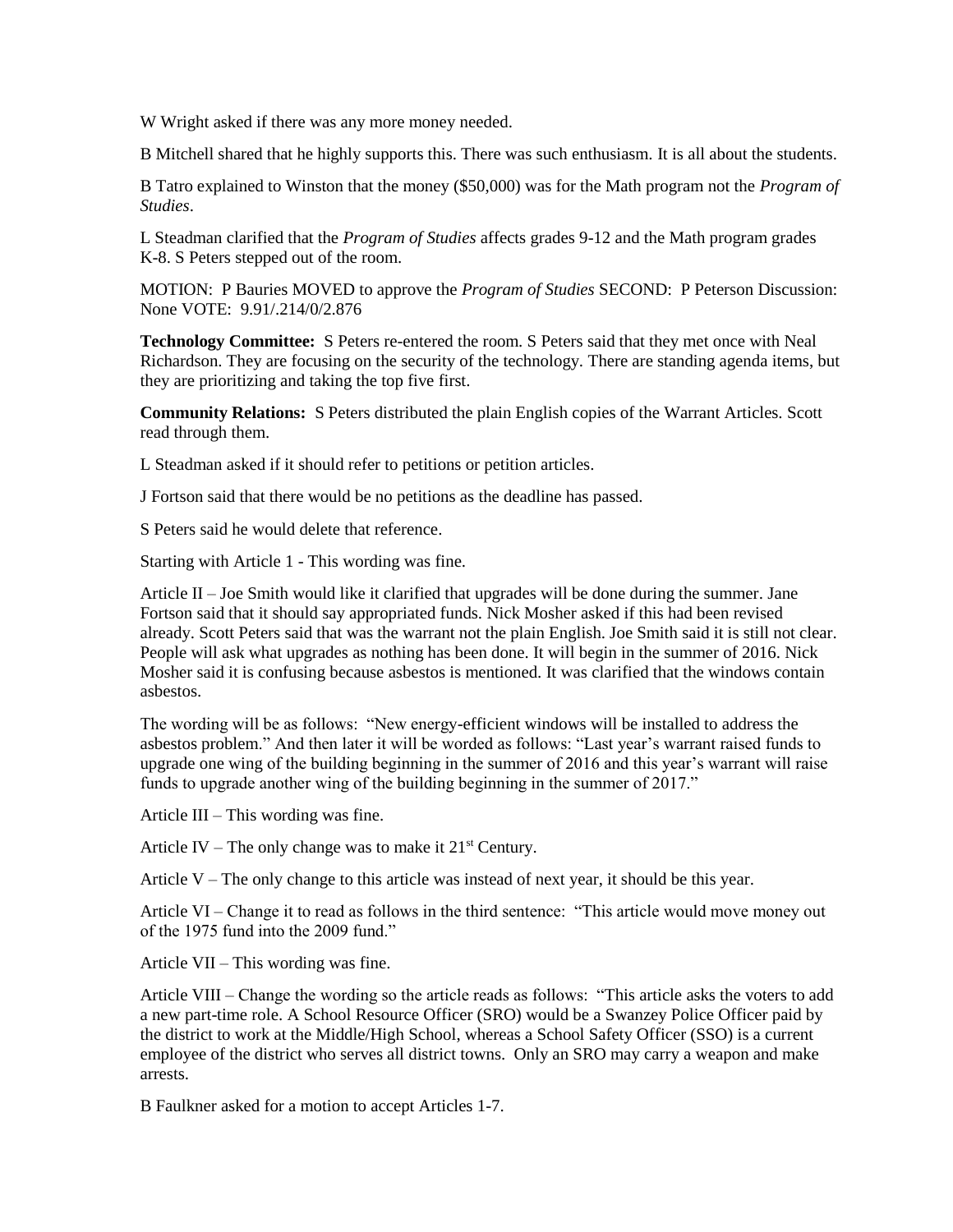MOTION: L Steadman MOVED that the Board accept Articles 1-6 as presented with the changes agreed upon. SECOND: B Tatro Discussion: None VOTE: 11.122/0/0/1.878 Motion Passes.

Article 8 Discussion: MOTION: N Mosher MOVED to strike the last two sentences. SECOND: J Carnie Discussion: B Tatro asked if it is important for people to know that a SRO can make arrests. P Peterson agrees that it is important that the voters know. VOTE: 2.410/8.712/0/1.878 Motion Fails.

L Steadman proposed shortening the second sentence to leave only the last half. P Bauries feels that it is more promoting the position than explaining. N Mosher stated that by saying on the SRO, we are not letting the people know that the SSO can do things too. P Bauries feels that just saying that the SRO will be a Swanzey Police Officer would let people know that the SRO can carry a weapon and make arrests. We shouldn't sway the public. This would because there are some people who do like the idea of someone carrying a weapon and making arrests and there are others who do not like that idea at all.

J Carnie said that a lot of additional words to rationalize things. If we are going to explain pieces, we have to fully explain. This is supposed to be a simplified version.

N Mosher said that he is in favor of it, but doesn't like the delineation of the carrying of a weapon. He doesn't feel that we need to go too deep.

P Peterson feels that we owe it to the voters. She is not opposed to letting them know who is paying the SRO, but nothing should be hidden. We shouldn't only tell half.

MOTION: L Steadman MOVED that Article 8 be accepted as worded above. SECOND: P Peterson Discussion: None VOTE: 8.712/1.533/1.075/1.878 Motion Passes.

MOTION: L Steadman MOVED that Article 7 be accepted as is. SECOND: J Smith Discussion: J Carnie said that we need to cover all of the bases and do this legally. He is opposing the article for 3 reasons. 1) There is no establishment, nothing regarding the rollover – how much and how it will be expended.

B Mitchel interjected point of order that this is not talking about the warrant.

J Carnie continued  $-2$ ) cost items are not fully expressed or explained. This is not done as other articles have been done. 3) If people look at previous contracts, it has all been laid out to the public. The increase of healthcare isn't laid out anywhere. The plain English that the public has a right to is not here.

L Steadman said that the CRC's task was to share wording as to what the articles are saying.

B Tatro asked if J Carnie has an amendment. J Carnie said that everyone talks about it being Sanbornized – this is not and it doesn't clearly explain the cost.

VOTE: (N Mosher asked for a Roll Call Vote) 7.957/2.90/1.335/1.878 Motion Passes.

| $P$ Peterson – no    | P Bauries – abstain | $J \text{ Smith} - \text{yes}$ |
|----------------------|---------------------|--------------------------------|
| W Wright $-$ yes     | $B$ Faulkner – yes  | $B$ Tatro – yes                |
| J Carnie – no        | $L$ Steadman – yes  | $S$ Peters – yes               |
| $N$ Mosher – abstain | $B$ Mitchell – yes  |                                |

Finance Committee will meet January 26, 2016 at 5:00 PM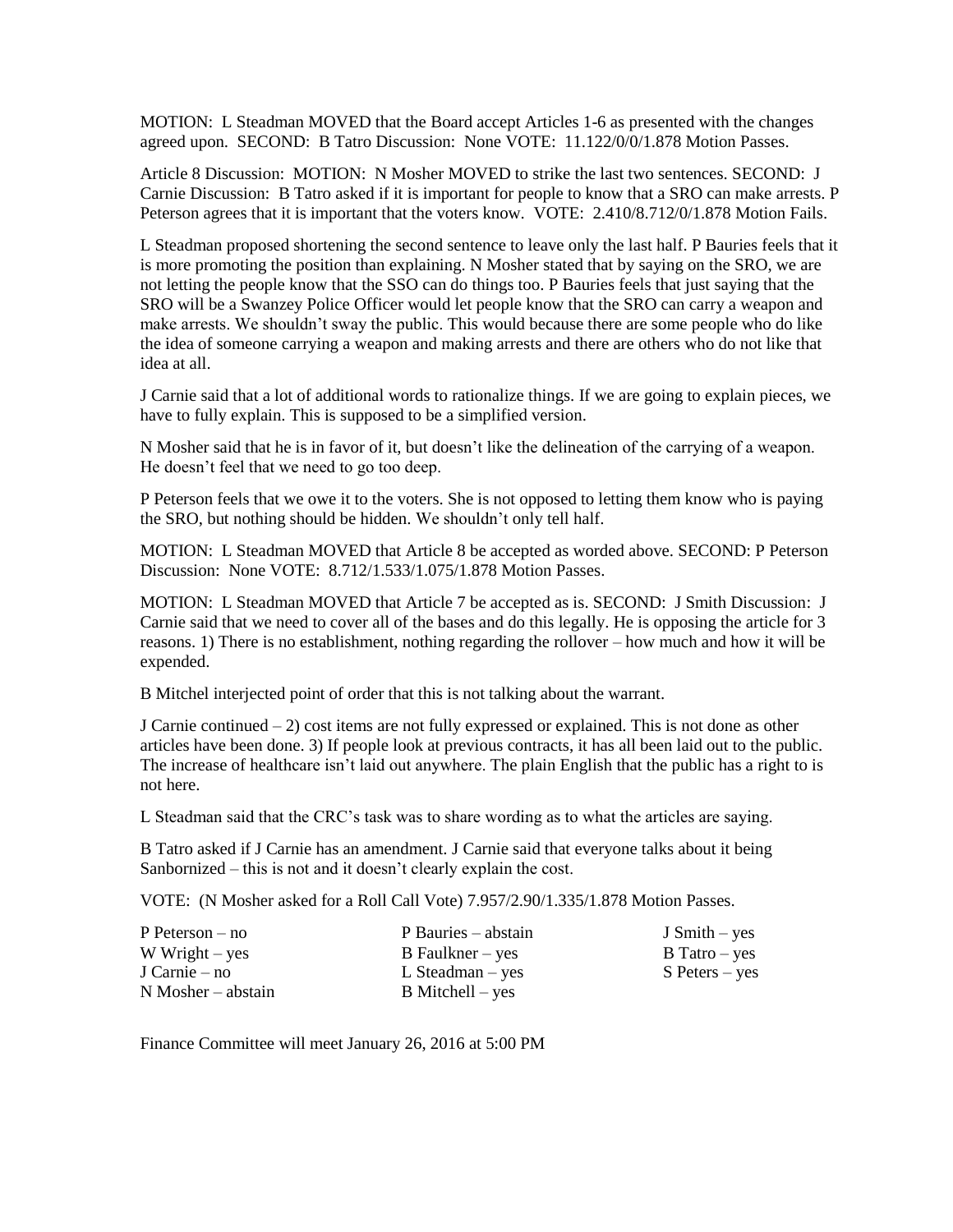Policy Committee – MOTION: B Tatro MOVED to approve Policy EEAA. SECOND: P Peterson Discussion: J Carnie asked if it meant on school property at any time or only during school hours as this meeting is recorded.

P Bauries shared her concern about videotaping and police officers running around. She is utterly opposed to this.

L Steadman again requested that we make sure not to remove the rights of the students with disabilities who have IEPs. B Faulkner stated that there was a hearing and that the language can't be changed at this point. L Steadman feels that the fifth paragraph is a very explicit removal of rights. N Mosher supports that there are enough questions that it should be sent back to the Policy Committee.

MOTION: N Mosher MOVED to refer this back to the Policy Committee. SECOND: P Bauries Discussion: None VOTE: 11.122/0/0/1.878 Motion Passes.

L Steadman reported that the Policy committee met on January 14, 2016 and discussed the Qualifications of a Board Member as well as a Discussion on what constitutes a Quorum.

J Carnie said that approximately on 8 different occasions he has asked regarding BDEC and BDE. He feels that these policies are getting dragged out. He is concerned as to why this is being put off.

L Steadman said that there was not time to get it into the packet and she is trying to be respectful of the process.

J Carnie brought up the fact that they just voted on something that was only discussed for the first time here at the meeting.

Extra-Curricular Committee – MOTION: S Peters MOVED that the Board approve the district increasing their amount of support to at least 50% which would raise the district cost from \$8,742.00 to \$11,013.31 which is a difference of \$2,271.31. SECOND: J Smith Discussion: The rationale of this was discussed at the January 5, 2016 meeting (due to the move to Keene Ice Rink). N Mosher said he is in favor of it for this year. He mentioned getting the AD to come and discuss student participation. S Peters said that the group of parents have worked hard to get the leg work done. N Mosher asked if there is a recording of what goes to each team. J Fortson stated that this hasn't been done since E Cronin had the position. P Bauries said that when the Board was approached they were assured that the parents would do the Fundraising. It's good to have all round students, but our job is academics and who would be supportive of triple the cost? P Peterson asked that a thorough study of all sports be done. This report should include the expenses as well as their profits. She would like to see our students educated. L Steadman reminded the Board that 2 years ago, they asked for a chance to get started. J Carnie asked where the money is coming from since the budget is already set.

Superintendent Witte said that this is for this year and for next year, something would have to be cut.

J Smith said that he supports this, but agrees with P Peterson. The last time the study was done, the AD was full time and now we have a part time. We can't put all of this on J Fortson. N Mosher said he is in favor of this, but do we have the money? Superintendent Witte responded that we haven't figured that out yet. P Bauries suggested that this discussion be tabled until we know where the money is coming from.

MOTION: P Bauries MOVED that the Board postpone the decision until they know where the money is coming from. SECOND: P Peterson Discussion: S Peters said that the group is committed to raise funds for the kids to play. Where other teams get sweatshirts, etc. this group puts it all into just getting to play. He agrees with postponing. He will hold back the second motion from the Extra Curricular Committee. VOTE: 11.122/0/0/1.878 Motion Passes.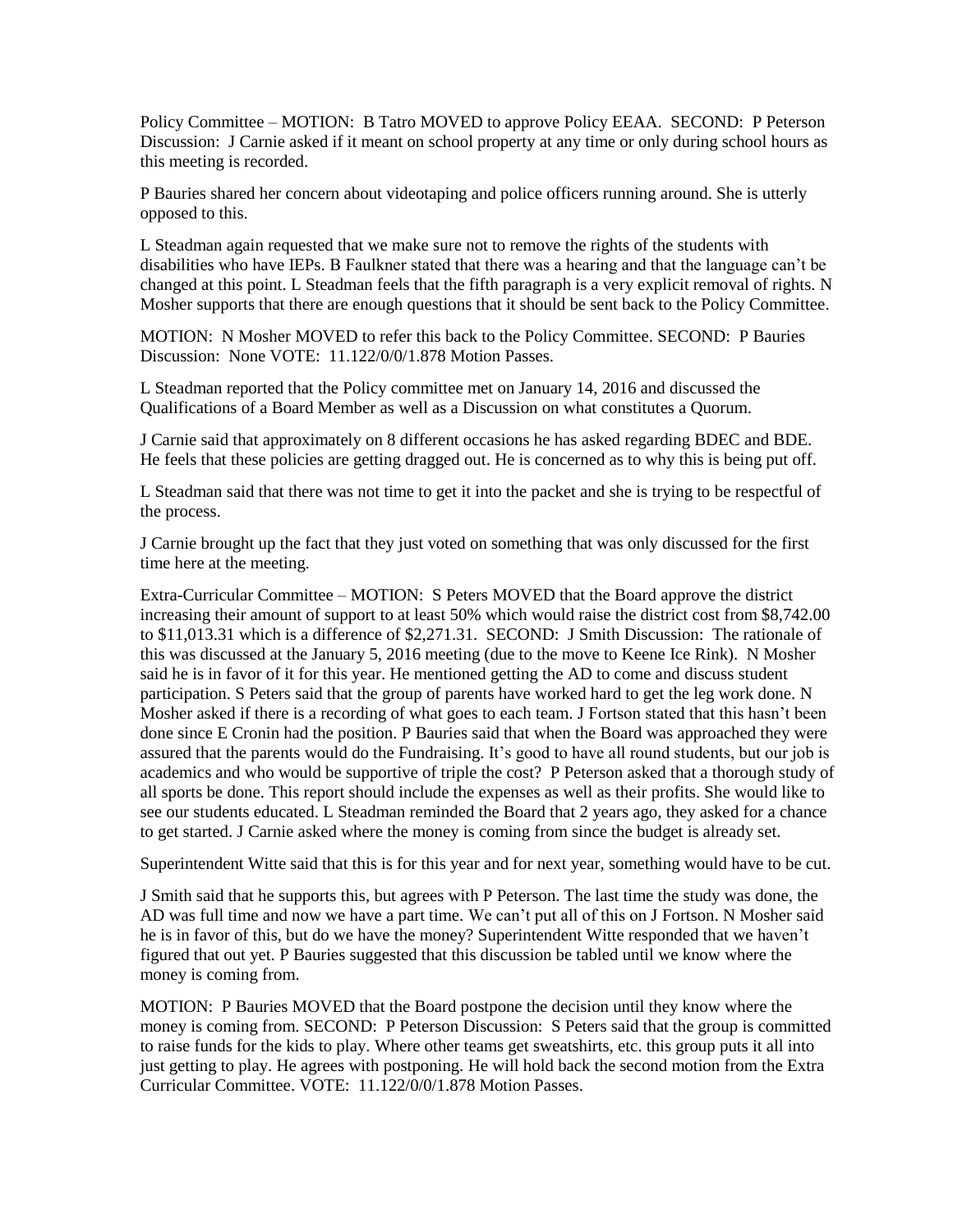Negotiations Committee: P Bauries said that there is nothing to report.

Ad Hoc Committee for Gilsum – B Tatro shared that their last meeting was productive. They discussed the editorial in the Sentinel. Dr Carey shared information for training teachers. A woman named Beth has contacts at Keene State College and will work to see if they can share some resources.

Safety and Security Ad Hoc Committee – Superintendent Witte gave an update that the IT Department is working to build discipline into Power School. There are new restraint protocols that will be taught district wide. There is a meeting next Wednesday.

P Bauries asked the chairman of the Ad Hoc Safety and Security Committee about who the appointees/members are as according to the minutes there are only 4.

J Smith responded that there are 6 members from the Board and other additional people receive the minutes.

P Bauries requested that the issue be fixed and J Smith agreed.

9:18 PM B Faulkner requested a 7 minute recess.

9:25 PM B Faulkner called the meeting back to order.

8. Old Business – Warrant Article 1 approval. P Bauries asked for point of order that the Board would consider the Math program funding before voting on the article.

B Faulkner asked if she would propose that the Board amend the warrant. They have no authority to change it.

MOTION: N Mosher MOVED to not accept the warrant. SECOND: B Tatro Discussion: P Bauries wanted to review the numbers as follows: Administration proposed \$31,258,813 (Not including the Food Services); Finance Committee proposed \$30,458,813 (Not including the Food Services); School Board proposed \$31,183,813 (Not including the Food Services); Budget Committee proposed \$31,820,000 (Including Food Services).

B Faulkner stated that the Budget Committee is 365,000 less than the School Board's proposal and \$126,000 less than the Default Budget.

MOTION: J Smith MOVED to support Warrant Article 1. SECOND: W Wright VOTE: 2.190/8.932/0/1.878 Motion Fails

B Mitchel stated that his numbers were different, he had \$32,153,813 (including food services) and that makes a difference of \$333,813.

L Steadman said that she would like to see the Board not support the Budget Committee's Budget as \$126,000 would do a lot for the students.

MOTION: P Bauries would MOVED to add \$50,000 at the deliberative session for the new math program SECOND: P Peterson Discussion: N Mosher said that this was brought to the board at one amount and now they want another. He will vote for it. L Steadman understands that the cost is \$150,000 for the six year program, but wondered why it has to all be paid for in one payment. Superintendent Witte said that in pre-buying, all of the consumables will be paid for up front. Most publishers offer multiple years and in paying in one payment, there will be no cost for the additional years. This also allows for the cycle for other curriculum areas to continue. L Steadman asked if that meant that the district would have to store six years of consumables somewhere. Superintendent Witte, said that the company has the numbers and each year, they will touch base to see if numbers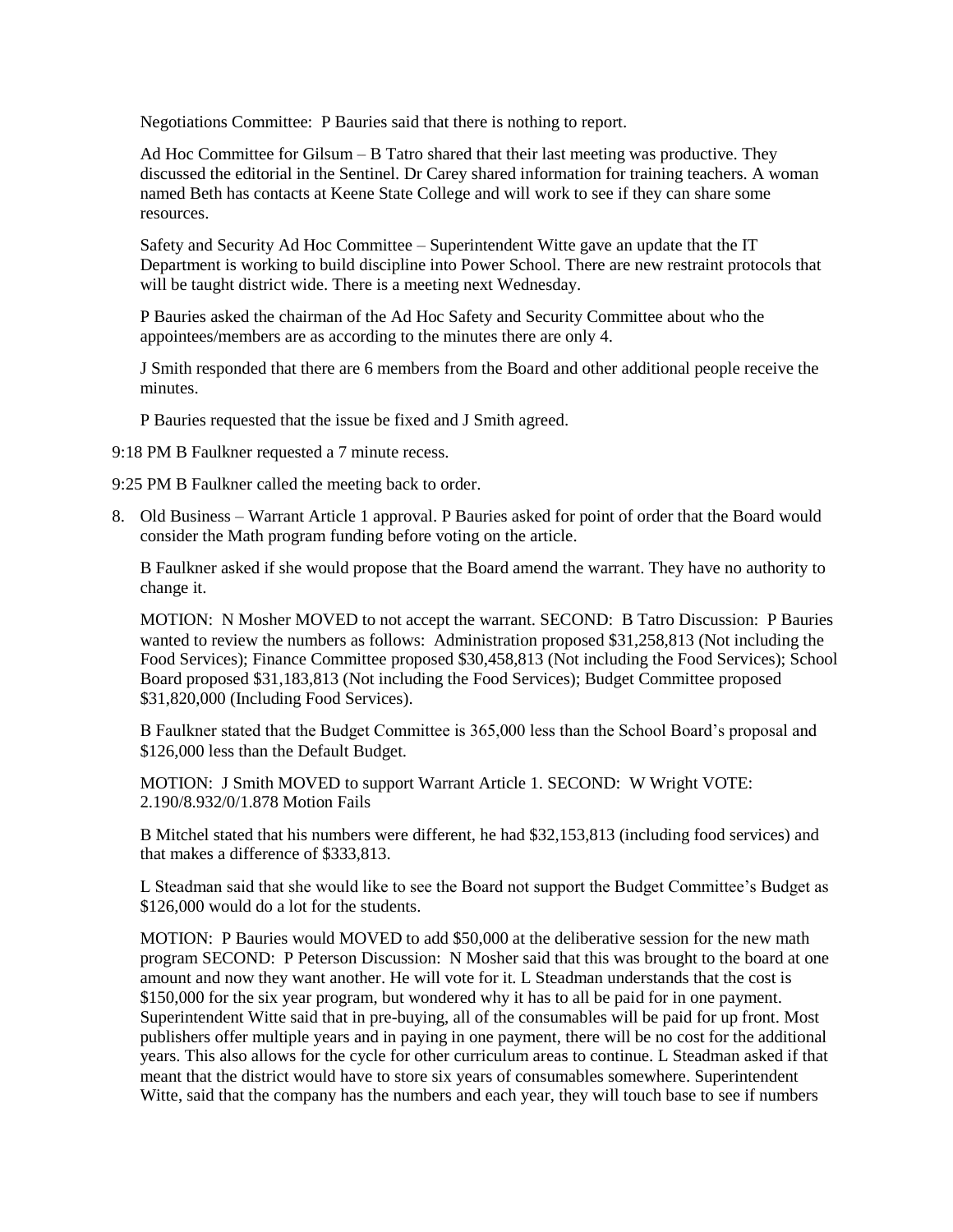have changed or not. B Tatro asked about the company's track record. Superintendent Witte said that the publisher is Pearson and they have a good track record. The teaching staff has visited and feel that this is the way to go. Their experience is favorable.

J Carnie said that he is not happy about voting against this, but the way the process is going, isn't how it should go. He feels that it isn't a last minute thing, but past last minute. The Finance Committee presented to the Board and they didn't accept it. He has a problem with submitting a budget and now adding to it. The milling machine was accepted, planned for and included in the budget and now it is being taken out. We have to realize that when dates are due, we need to follow them. N Mosher said that the milling machine has been approved by the Board.

J Fortson said that she would like to say a couple things. 1) Nothing has been added or taken out. The Administration will do whatever they can to make things work. 2) a lot of work has gone into the Math program. At the end of October, we didn't have the costs. Dr. Carey and J Fortson went through the budget looking for areas where this can be funded from. They haven't had a chance to talk to the company to get a payment plan yet. We would like to bring the cost, etc. when all information has been gathered. We would ask the Board to hold at this point to give time to compile all of the information before the deliberative session. We suggest postponing so that the Board has all of the information they need.

MOTION: P Peterson MOVED to postpone adding \$50,000 until all information is gathered for the Math Program. SECOND: W Wright. Discussion: J Carnie said he stands corrected, and he wants assurance that the milling machine is still in the budget. Superintendent Witte said that at this point, everything is in the budget. VOTE: 11.122/0/0/1.878 Motion Passes.

B Faulkner asked J Carnie if he wanted to make a motion on the milling machine. J Carnie said no.

B Faulkner brought up the State of the School Discussion. P Bauries said that she was fortunate enough to be able to see the presentation and wanted the Board members who were on the Negotiations committee to be able to see it as well.

MOTION: J Smith MOVED to postpone the State of the School Discussion. SECOND: B Mitchell. Discussion: N Mosher said that he was not sure of how the structure worked as some of the presenters left before questions could be asked of them. VOTE: 11.122/0/0/1.878 Motion Passes.

B Faulkner brought up the Meeting Schedules.

N Mosher would like to make a motion to send the Meeting Schedule to Policy Committee as there were three meetings he couldn't make. To be respectful to each other, the public and the Administration this needs to be taken care of.

MOTION: N Mosher MOVED to send to the Policy Meeting to avoid overlapping meetings. SECOND: B Tatro Discussion: None VOTE: 8.925/1.121/1.075/1.878 Motion Passes.

Discussion on Warrant Article  $7 - J$  Carnie said that there is nothing in there stating how the \$500,000 will be applied to the CBA. L Steadman asked J Carnie if he wanted to make a motion. J Carnie answered no. Looking for a motion to accept. S Peters asked if this was something that could be word-smithed. B Faulkner said yes. B Mitchell suggested sending it to the Administration. L Steadman said she would hope that the board support the plain English version and have it go to the deliberative session as is.

J Carnie brought up that two people came to the meeting tonight about the milling machine. They want it to go forward. It was brought to the Board and they approved it. This is a good thing. We have two good people who wish to do research for possibilities as to how to make this happen. They may do better if they are either endorsed or not.